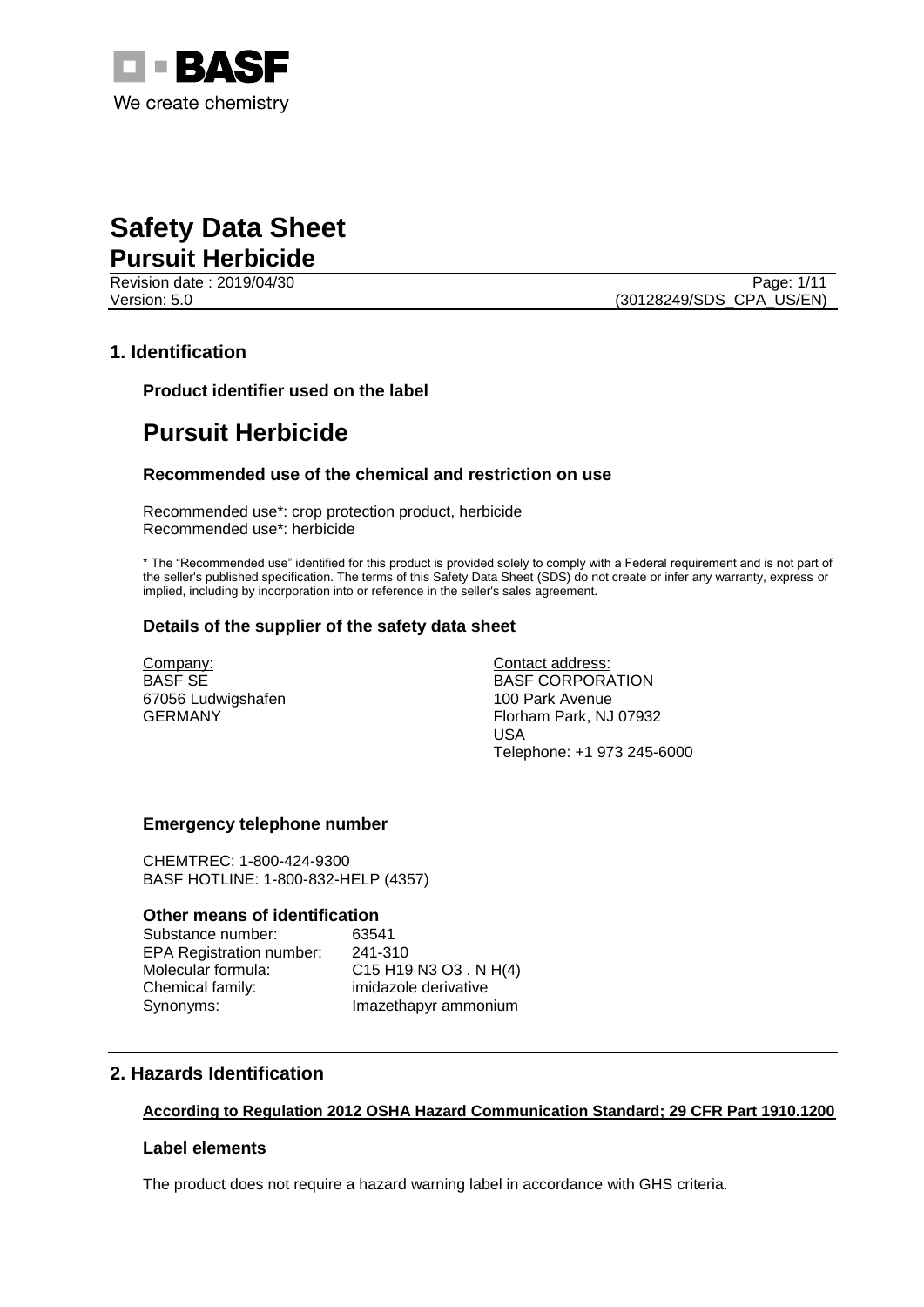## **3. Composition / Information on Ingredients**

#### **According to Regulation 2012 OSHA Hazard Communication Standard; 29 CFR Part 1910.1200**

| <b>CAS Number</b> | Weight %      | <b>Chemical name</b>                                     |
|-------------------|---------------|----------------------------------------------------------|
| 81335-77-5        | 22.87%        | 3-Pyridinecarboxylic acid, 2-[4,5-dihydro-4-methyl-4-(1- |
|                   |               | methylethyl)-5-oxo- 1H-imidazol-2-yl]-5-ethyl-           |
| 64-19-7           | $< 1.0\%$     | Acetic acid                                              |
| 1336-21-6         | $0.1 - 3.0\%$ | Ammonium hydroxide                                       |

#### **4. First-Aid Measures**

#### **Description of first aid measures**

#### **General advice:**

Remove contaminated clothing.

#### **If inhaled:**

Keep patient calm, remove to fresh air, seek medical attention.

#### **If on skin:**

Wash thoroughly with soap and water.

#### **If in eyes:**

Wash affected eyes for at least 15 minutes under running water with eyelids held open, consult an eye specialist.

#### **If swallowed:**

Immediately rinse mouth and then drink 200-300 ml of water, seek medical attention.

#### **Most important symptoms and effects, both acute and delayed**

Symptoms: (Further) symptoms and / or effects are not known so far

#### **Indication of any immediate medical attention and special treatment needed**

Note to physician

Treatment: Treat according to symptoms (decontamination, vital functions), no known specific antidote.

#### **5. Fire-Fighting Measures**

#### **Extinguishing media**

Suitable extinguishing media: foam, dry powder, carbon dioxide, water spray

## **Special hazards arising from the substance or mixture Advice for fire-fighters**

Protective equipment for fire-fighting: Firefighters should be equipped with self-contained breathing apparatus and turn-out gear.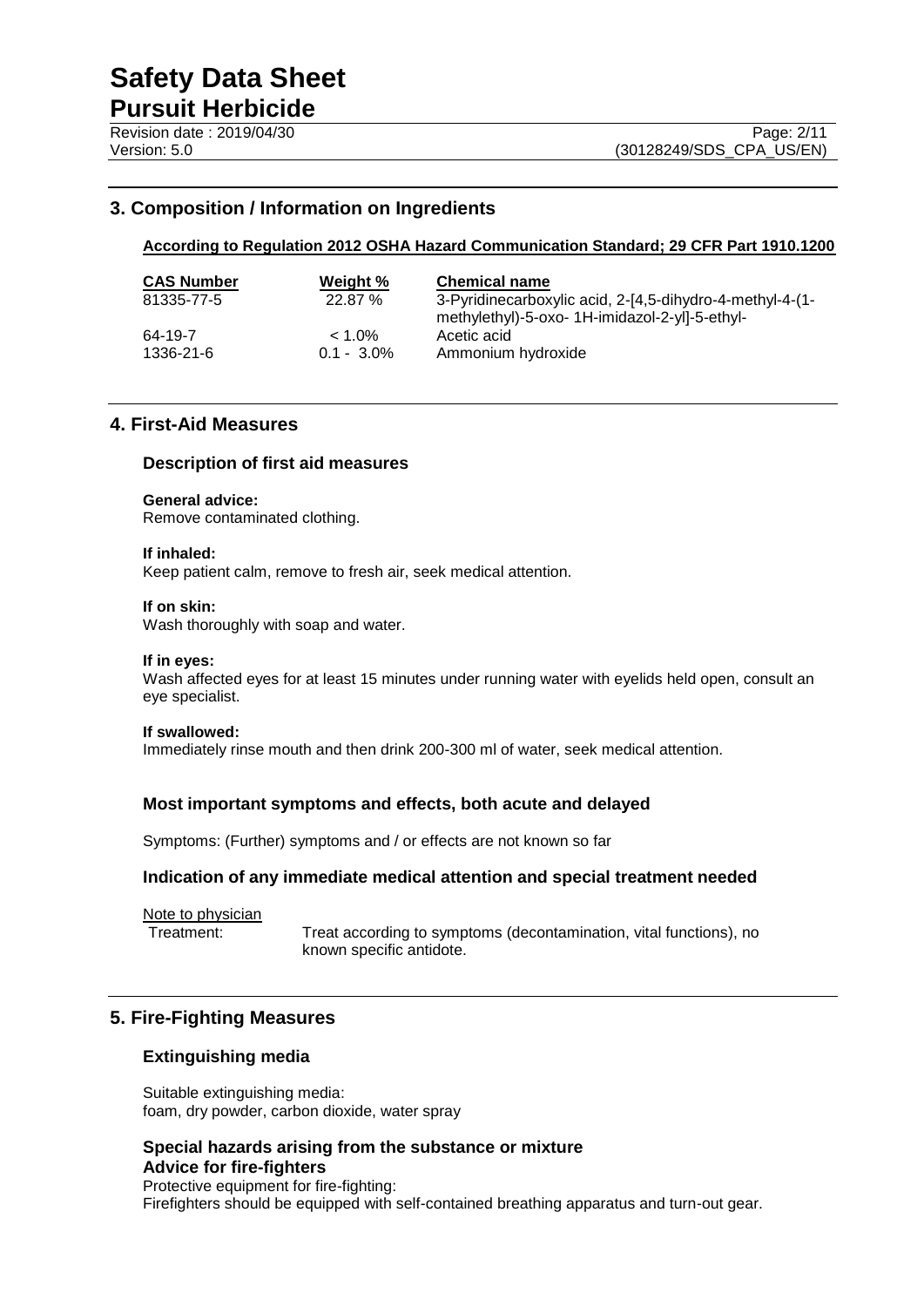# **Pursuit Herbicide**

#### **Further information:**

Evacuate area of all unnecessary personnel. Contain contaminated water/firefighting water. Do not allow to enter drains or waterways.

## **6. Accidental release measures**

#### **Personal precautions, protective equipment and emergency procedures**

Take appropriate protective measures. Clear area. Shut off source of leak only under safe conditions. Extinguish sources of ignition nearby and downwind. Ensure adequate ventilation. Wear suitable personal protective clothing and equipment.

#### **Environmental precautions**

Do not discharge into the subsoil/soil. Do not discharge into drains/surface waters/groundwater. Contain contaminated water/firefighting water.

### **Methods and material for containment and cleaning up**

Dike spillage. Pick up with suitable absorbent material. Place into suitable containers for reuse or disposal in a licensed facility. Spilled substance/product should be recovered and applied according to label rates whenever possible. If application of spilled substance/product is not possible, then spills should be contained, solidified, and placed in suitable containers for disposal. After decontamination, spill area can be washed with water. Collect wash water for approved disposal.

# **7. Handling and Storage**

## **Precautions for safe handling**

RECOMMENDATIONS ARE FOR MANUFACTURING, COMMERCIAL BLENDING, AND PACKAGING WORKERS. PESTICIDE APPLICATORS & WORKERS must refer to the Product Label and Directions for Use attached to the product for Agricultural Use Requirements in accordance with the EPA Worker Protection Standard 40 CFR part 170. Ensure adequate ventilation. Provide good ventilation of working area (local exhaust ventilation if necessary). Keep away from sources of ignition - No smoking. Keep container tightly sealed. Protect contents from the effects of light. Protect against heat. Protect from air. Handle and open container with care. Do not open until ready to use. Once container is opened, content should be used as soon as possible. Avoid aerosol formation. Avoid dust formation. Provide means for controlling leaks and spills. Do not return residues to the storage containers. Follow label warnings even after container is emptied. The substance/ product may be handled only by appropriately trained personnel. Avoid all direct contact with the substance/product. Avoid contact with the skin, eyes and clothing. Avoid inhalation of dusts/mists/vapours. Wear suitable personal protective clothing and equipment.

#### Protection against fire and explosion:

The relevant fire protection measures should be noted. Fire extinguishers should be kept handy. Avoid all sources of ignition: heat, sparks, open flame. Sources of ignition should be kept well clear. Avoid extreme heat. Keep away from oxidizable substances. Electrical equipment should conform to national electric code. Ground all transfer equipment properly to prevent electrostatic discharge. Electrostatic discharge may cause ignition.

#### **Conditions for safe storage, including any incompatibilities**

Segregate from incompatible substances. Segregate from foods and animal feeds. Segregate from textiles and similar materials.

Further information on storage conditions: Keep only in the original container in a cool, dry, wellventilated place away from ignition sources, heat or flame. Protect containers from physical damage. Protect against contamination. The authority permits and storage regulations must be observed.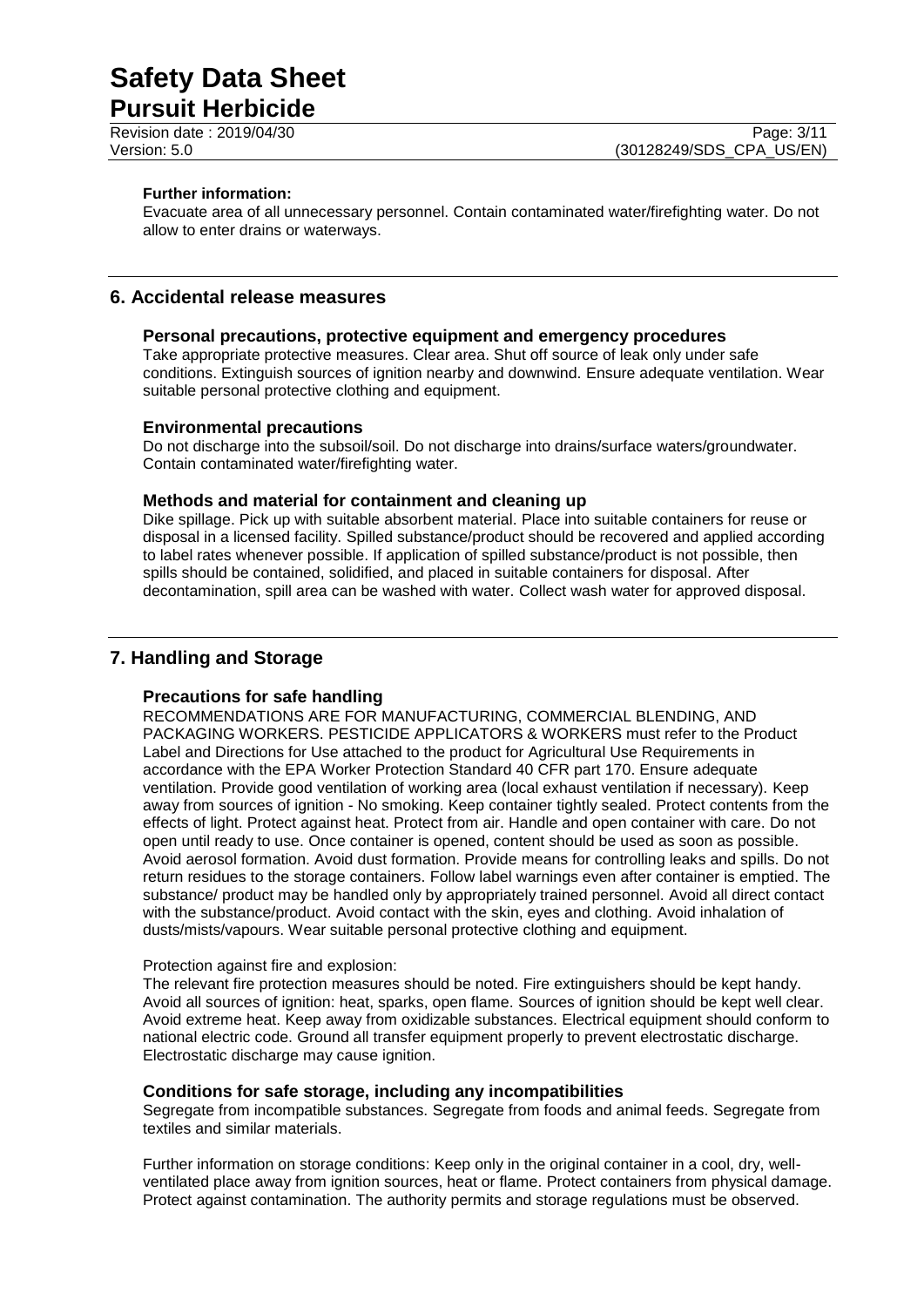**Pursuit Herbicide**

Storage stability: If substance/product crystallizes, thaw at room temperature. Protect from temperatures below: 5 °C Changes in the properties of the product may occur if substance/product is stored below indicated temperature for extended periods of time. Protect from temperatures above: 30 °C Changes in the properties of the product may occur if substance/product is stored above indicated temperature for extended periods of time.

# **8. Exposure Controls/Personal Protection**

**Users of a pesticidal product should refer to the product label for personal protective equipment requirements.**

#### **Advice on system design:**

Whenever possible, engineering controls should be used to minimize the need for personal protective equipment.

#### **Personal protective equipment**

#### **RECOMMENDATIONS FOR MANUFACTURING, COMMERCIAL BLENDING, AND PACKAGING WORKERS:**

#### **Respiratory protection:**

Wear respiratory protection if ventilation is inadequate. Wear a NIOSH-certified (or equivalent) TC23C Chemical/Mechanical type filter system to remove a combination of particles, gas and vapours. For situations where the airborne concentrations may exceed the level for which an air purifying respirator is effective, or where the levels are unknown or Immediately Dangerous to Life or Health (IDLH), use NIOSH-certified full facepiece pressure demand self-contained breathing apparatus (SCBA) or a full facepiece pressure demand supplied-air respirator (SAR) with escape provisions.

#### **Hand protection:**

Chemical resistant protective gloves, Protective glove selection must be based on the user's assessment of the workplace hazards.

#### **Eye protection:**

Safety glasses with side-shields. Tightly fitting safety goggles (chemical goggles). Wear face shield if splashing hazard exists.

#### **Body protection:**

Body protection must be chosen depending on activity and possible exposure, e.g. head protection, apron, protective boots, chemical-protection suit.

#### **General safety and hygiene measures:**

Wear long sleeved work shirt and long work pants in addition to other stated personal protective equipment. Work place should be equipped with a shower and an eye wash. Handle in accordance with good industrial hygiene and safety practice. Personal protective equipment should be decontaminated prior to reuse. Gloves must be inspected regularly and prior to each use. Replace if necessary (e.g. pinhole leaks). Take off immediately all contaminated clothing. Store work clothing separately. Hands and/or face should be washed before breaks and at the end of the shift. No eating, drinking, smoking or tobacco use at the place of work. Keep away from food, drink and animal feeding stuffs.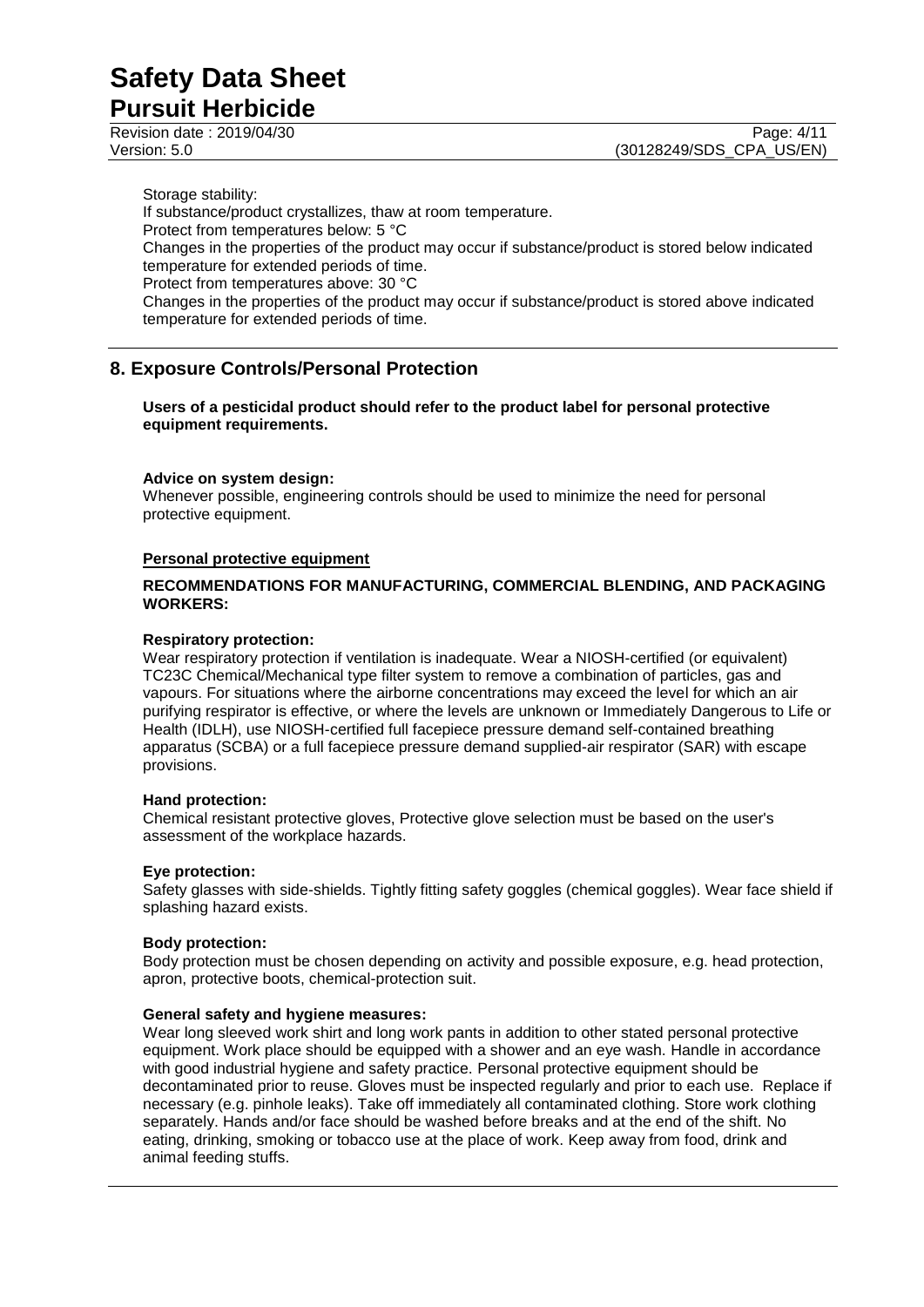**Pursuit Herbicide** Revision date : 2019/04/30 Page: 5/11<br>
Version: 5.0 (30128249/SDS\_CPA\_US/EN)

(30128249/SDS\_CPA\_US/EN)

# **9. Physical and Chemical Properties**

| Form:                       | liquid                                                                                          |  |  |
|-----------------------------|-------------------------------------------------------------------------------------------------|--|--|
| Odour:                      | faint odour                                                                                     |  |  |
| Odour threshold:            | Not determined due to potential health hazard by inhalation.                                    |  |  |
| Colour:                     | green to dark brown                                                                             |  |  |
| pH value:                   | approx. $6 - 8$                                                                                 |  |  |
|                             | (approx. $20 °C$ )                                                                              |  |  |
| Freezing point:             | approx. 0 °C                                                                                    |  |  |
|                             | Information applies to the solvent.                                                             |  |  |
| Boiling point:              | approx. 100 °C                                                                                  |  |  |
|                             | (1 ATM)                                                                                         |  |  |
| Flash point:                | 93 °C<br>(DIN 51758)                                                                            |  |  |
| Flammability:               | not flammable                                                                                   |  |  |
| Lower explosion limit:      | As a result of our experience with this                                                         |  |  |
|                             | product and our knowledge of its                                                                |  |  |
|                             | composition we do not expect any                                                                |  |  |
|                             | hazard as long as the product is used                                                           |  |  |
|                             | appropriately and in accordance with                                                            |  |  |
|                             | the intended use.                                                                               |  |  |
| Upper explosion limit:      | As a result of our experience with this                                                         |  |  |
|                             | product and our knowledge of its                                                                |  |  |
|                             | composition we do not expect any                                                                |  |  |
|                             | hazard as long as the product is used                                                           |  |  |
|                             | appropriately and in accordance with                                                            |  |  |
|                             | the intended use.                                                                               |  |  |
| Autoignition:               | Based on the water content the                                                                  |  |  |
|                             | product does not ignite.                                                                        |  |  |
| Vapour pressure:            | approx. 23.3 kPa                                                                                |  |  |
| (20 °C)                     |                                                                                                 |  |  |
|                             | Information applies to the solvent.                                                             |  |  |
| Density:                    | approx. 1.11 g/cm3                                                                              |  |  |
|                             | (20 °C)                                                                                         |  |  |
|                             | 9.1799 - 9.3469 Lb/USg                                                                          |  |  |
|                             | (69.80 °F)                                                                                      |  |  |
|                             | Information on: 3-Pyridinecarboxylic acid, 2-[4,5-dihydro-4-methyl-4-(1-methylethyl)-5-oxo- 1H- |  |  |
| imidazol-2-yl]-5-ethyl-     |                                                                                                 |  |  |
| Partitioning coefficient n- | 1.49                                                                                            |  |  |
| octanol/water (log Pow):    | (25 °C)                                                                                         |  |  |
|                             |                                                                                                 |  |  |
| Thermal decomposition:      | carbon monoxide, carbon dioxide, nitrogen oxide, nitrogen                                       |  |  |
|                             | dioxide, To be archived: Hydrocarbons                                                           |  |  |
|                             | Stable at ambient temperature. If product is heated above                                       |  |  |
|                             | decomposition temperature toxic vapours may be released.                                        |  |  |
| Viscosity, dynamic:         | approx. $> 1$ mPa.s                                                                             |  |  |
|                             | (20 °C)                                                                                         |  |  |
| Solubility in water:        | miscible                                                                                        |  |  |
| Evaporation rate:           | not applicable                                                                                  |  |  |
| Other Information:          | If necessary, information on other physical and chemical                                        |  |  |
|                             | parameters is indicated in this section.                                                        |  |  |

# **10. Stability and Reactivity**

#### **Reactivity**

No hazardous reactions if stored and handled as prescribed/indicated.

Oxidizing properties: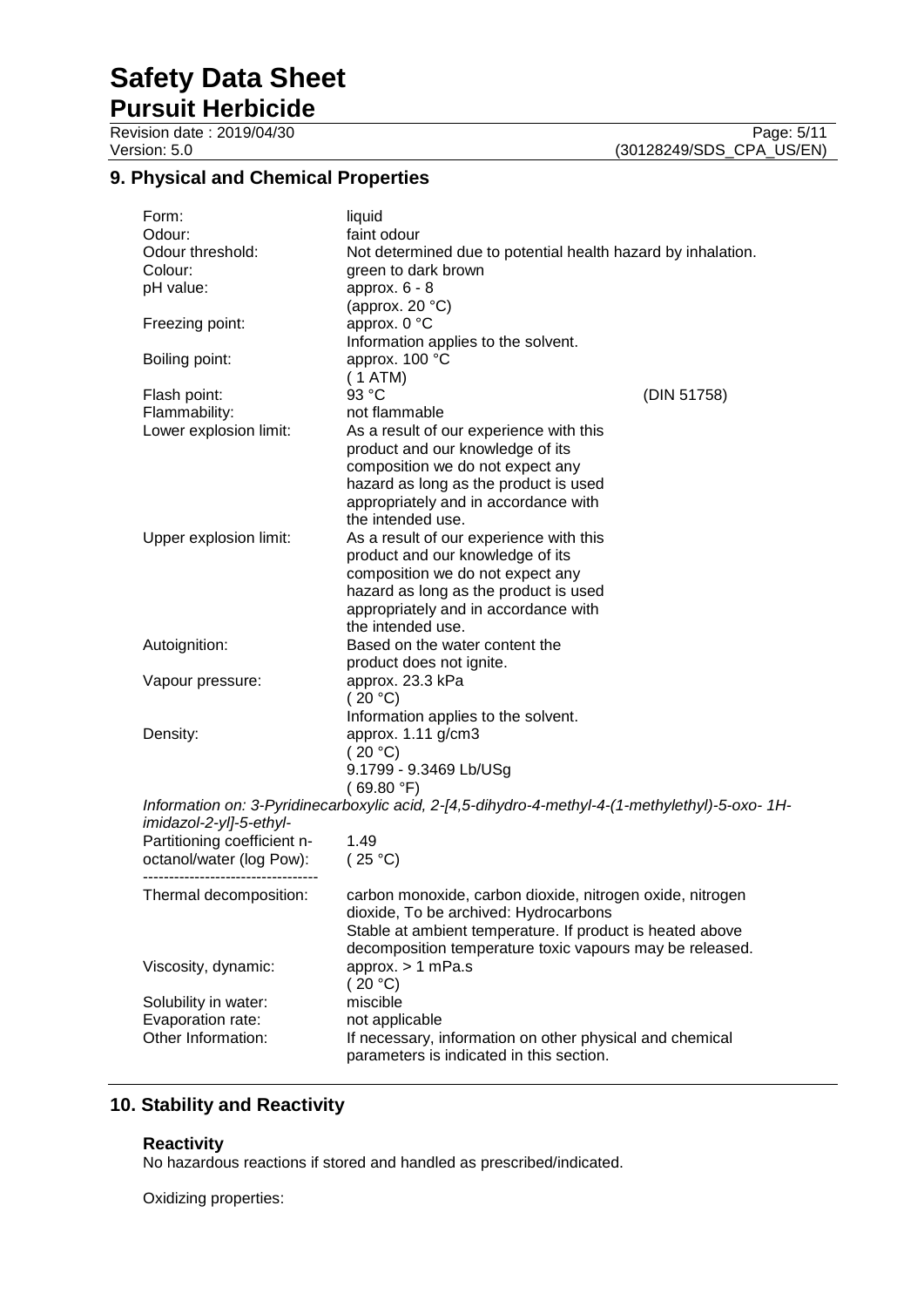**Pursuit Herbicide**

Revision date : 2019/04/30 Page: 6/11<br>Version: 5.0 (30128249/SDS CPA US/EN) (30128249/SDS\_CPA\_US/EN)

Not an oxidizer.

#### **Chemical stability**

The product is stable if stored and handled as prescribed/indicated.

#### **Possibility of hazardous reactions**

The product is chemically stable.

#### **Conditions to avoid**

Avoid all sources of ignition: heat, sparks, open flame. Avoid prolonged storage. Avoid contamination. Avoid prolonged exposure to extreme heat. Avoid extreme temperatures.

#### **Incompatible materials**

oxidizing agents

#### **Hazardous decomposition products**

Decomposition products:

Hazardous decomposition products: No hazardous decomposition products if stored and handled as prescribed/indicated., Prolonged thermal loading can result in products of degradation being given off.

#### Thermal decomposition:

Possible thermal decomposition products:

carbon monoxide, carbon dioxide, nitrogen oxide, nitrogen dioxide, To be archived: Hydrocarbons Stable at ambient temperature. If product is heated above decomposition temperature toxic vapours may be released.

# **11. Toxicological information**

#### **Primary routes of exposure**

Routes of entry for solids and liquids are ingestion and inhalation, but may include eye or skin contact. Routes of entry for gases include inhalation and eye contact. Skin contact may be a route of entry for liquefied gases.

#### **Acute Toxicity/Effects**

Acute toxicity

Assessment of acute toxicity: Virtually nontoxic after a single ingestion. Virtually nontoxic by inhalation. Virtually nontoxic after a single skin contact.

Oral Type of value: LD50 Species: rat (male/female) Value: > 5,000 mg/kg

**Inhalation** Type of value: LC50 Species: rat (male/female) Value: > 2.67 mg/l Highest concentration available for testing. No mortality was observed.

**Dermal** Type of value: LD50 Species: rabbit (male/female) Value: > 5,000 mg/kg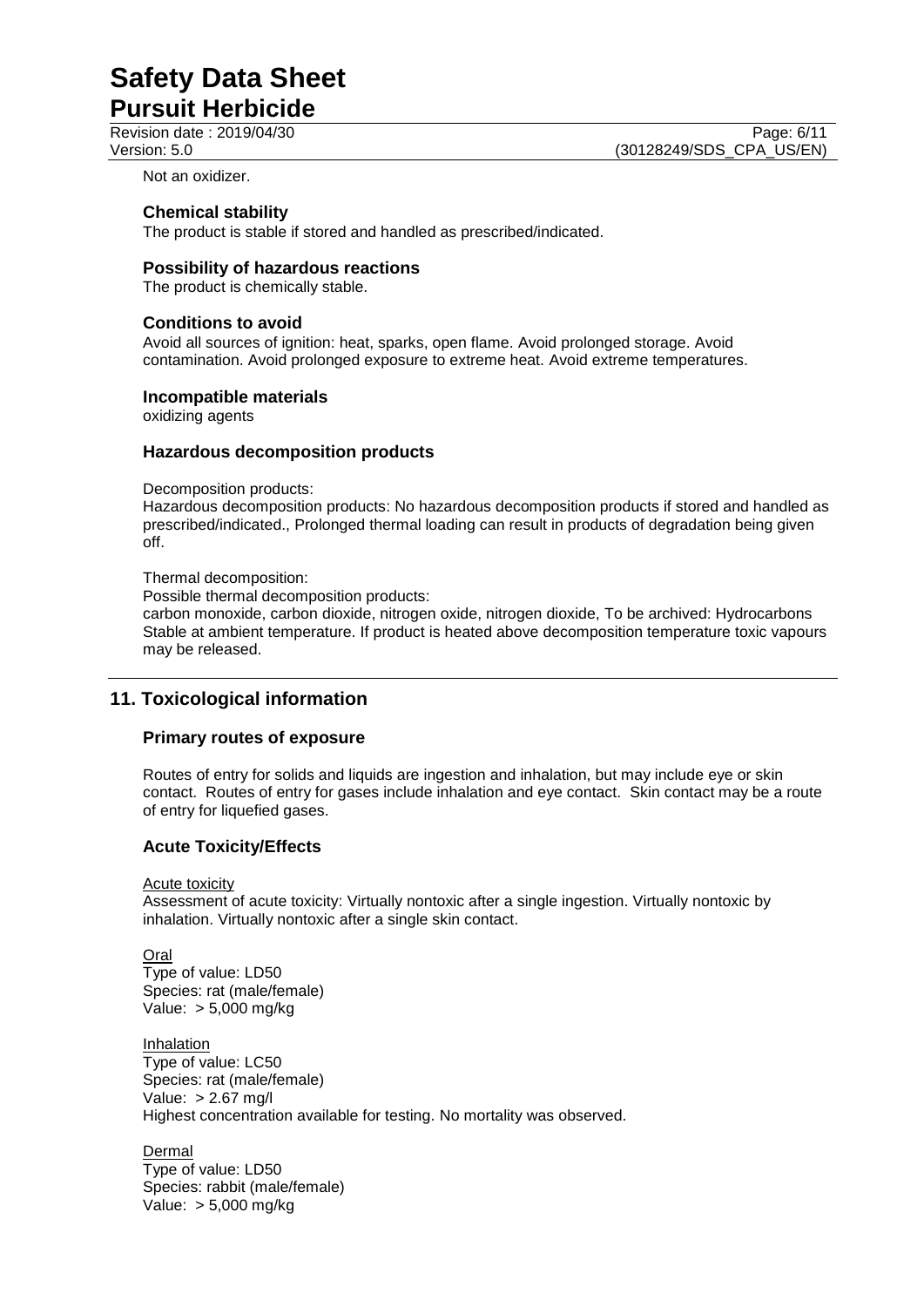## Assessment other acute effects

Assessment of STOT single: Based on the available information there is no specific target organ toxicity to be expected after a single exposure.

The product has not been tested. The statement has been derived from the properties of the individual components.

#### Irritation / corrosion

Assessment of irritating effects: May cause slight but temporary irritation to the eyes. May cause slight irritation to the skin.

Skin Species: rabbit Result: non-irritant

Eye Species: rabbit Result: non-irritant

#### **Sensitization**

Assessment of sensitization: Skin sensitizing effects were not observed in animal studies.

Buehler test Species: guinea pig Result: Skin sensitizing effects were not observed in animal studies.

#### **Chronic Toxicity/Effects**

#### Repeated dose toxicity

Assessment of repeated dose toxicity: The product has not been tested. The statement has been derived from the properties of the individual components.

#### *Information on: ammonia*

*Assessment of repeated dose toxicity: After repeated administration the prominent effect is the induction of corrosion.*

----------------------------------

#### **Genetic toxicity**

Assessment of mutagenicity: The product has not been tested. The statement has been derived from the properties of the individual components. Mutagenicity tests revealed no genotoxic potential.

#### **Carcinogenicity**

Assessment of carcinogenicity: The product has not been tested. The statement has been derived from the properties of the individual components. The results of various animal studies gave no indication of a carcinogenic effect.

#### Reproductive toxicity

Assessment of reproduction toxicity: The product has not been tested. The statement has been derived from the properties of the individual components. The results of animal studies gave no indication of a fertility impairing effect.

#### **Teratogenicity**

Assessment of teratogenicity: The product has not been tested. The statement has been derived from the properties of the individual components. Animal studies gave no indication of a developmental toxic effect at doses that were not toxic to the parental animals.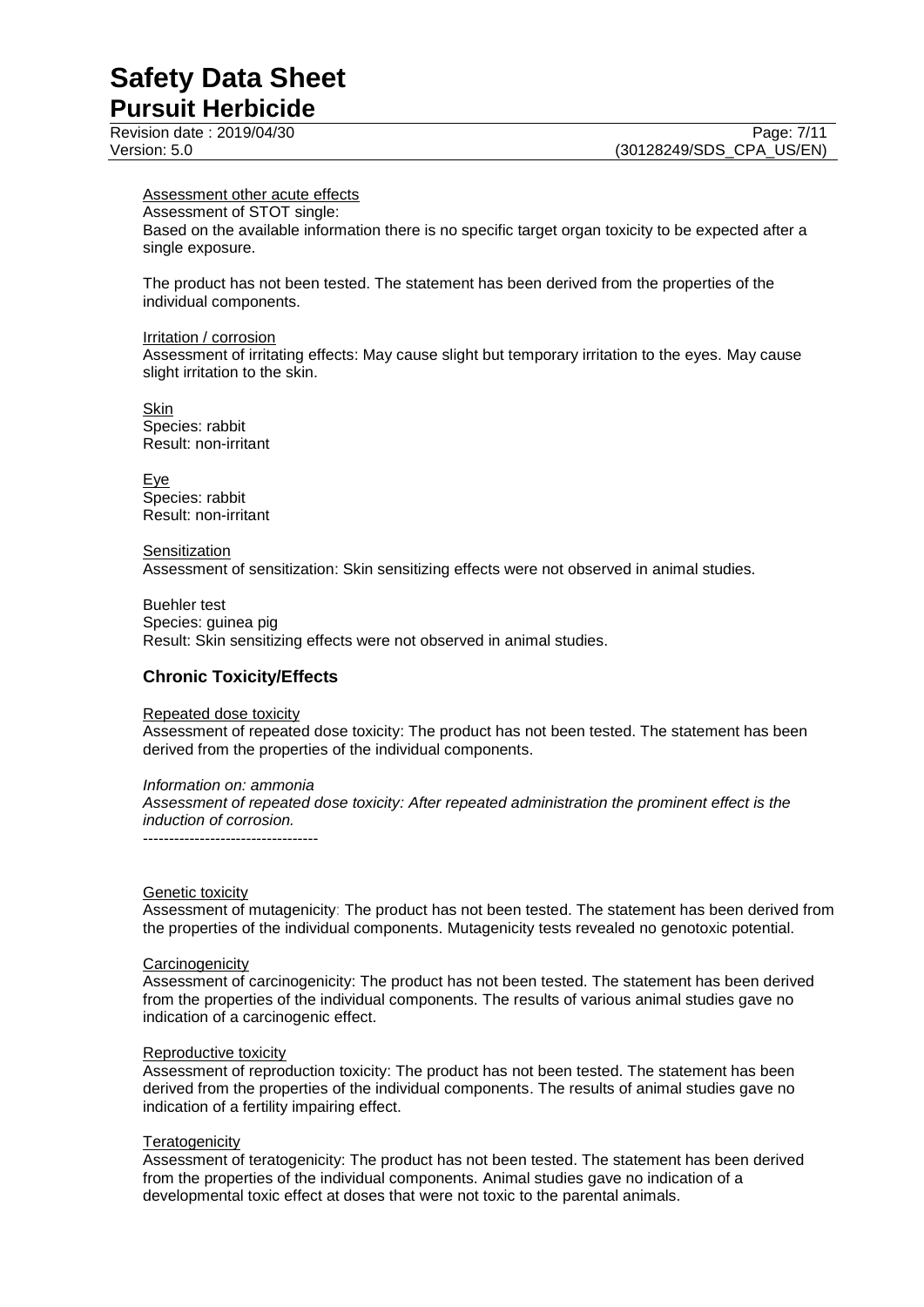**Other Information** Misuse can be harmful to health.

### **Symptoms of Exposure**

(Further) symptoms and / or effects are not known so far

# **12. Ecological Information**

#### **Toxicity**

Aquatic toxicity Assessment of aquatic toxicity:

There is a high probability that the product is not acutely harmful to fish. There is a high probability that the product is not acutely harmful to aquatic invertebrates. Very toxic (acute effect) to aquatic plants.

Toxicity to fish LC50 (96 h) > 112 mg/l, Oncorhynchus mykiss (Flow through.)

LC50 (96 h) > 110 mg/l, Lepomis macrochirus

Aquatic invertebrates EC50 (48 h) > 110 mg/l, Daphnia magna (Flow through.)

Aquatic plants EC50 (96 h) 21.5 mg/l, Anabaena flos-aquae (static)

No observed effect concentration (96 h) 7.19 mg/l, Anabaena cylindrica (static)

Aquatic plants

*Information on: 3-Pyridinecarboxylic acid, 2-[4,5-dihydro-4-methyl-4-(1-methylethyl)-5-oxo- 1Himidazol-2-yl]-5-ethyl-EC50 (14 d) 0.0101 mg/l, Lemna gibba No observed effect concentration 0.00438 mg/l, Lemna gibba EC50 (96 h) 71 mg/l, Selenastrum capricornutum No observed effect concentration (96 h) 50 mg/l, Selenastrum capricornutum* ----------------------------------

Assessment of terrestrial toxicity With high probability not acutely harmful to terrestrial organisms.

Other terrestrial non-mammals

*Information on: imazethapyr LD50 > 100 ug/bee, Apis mellifera* ----------------------------------

#### **Persistence and degradability**

Assessment biodegradation and elimination (H2O)

*Information on: 3-Pyridinecarboxylic acid, 2-[4,5-dihydro-4-methyl-4-(1-methylethyl)-5-oxo- 1Himidazol-2-yl]-5-ethyl-*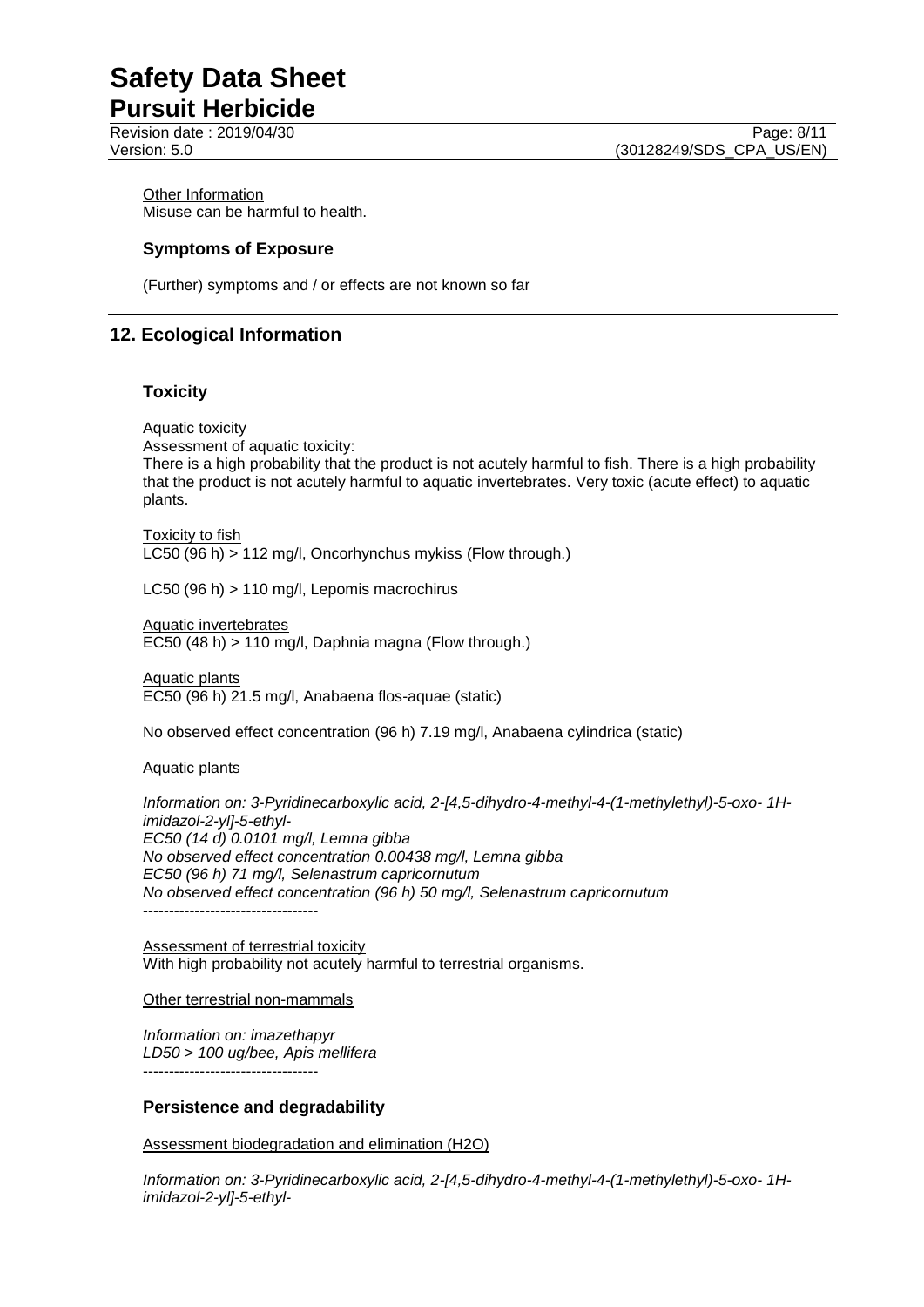Revision date : 2019/04/30 Page: 9/11<br>
Version: 5.0 (30128249/SDS CPA US/EN)

*Not readily biodegradable (by OECD criteria).* ----------------------------------

### **Bioaccumulative potential**

Assessment bioaccumulation potential

The product has not been tested. The statement has been derived from the properties of the individual components.

### **Mobility in soil**

Assessment transport between environmental compartments The product has not been tested. The statement has been derived from the properties of the individual components.

*Information on: 3-Pyridinecarboxylic acid, 2-[4,5-dihydro-4-methyl-4-(1-methylethyl)-5-oxo- 1Himidazol-2-yl]-5-ethyl-*

*Following exposure to soil, the product trickles away and can - dependant on degradation - be transported to deeper soil areas with larger water loads.*

----------------------------------

# **Additional information**

Other ecotoxicological advice:

The ecological data given are those of the active ingredient. Do not release untreated into natural waters.

## **13. Disposal considerations**

#### **Waste disposal of substance:**

Pesticide wastes are regulated. Improper disposal of excess pesticide, spray mix or rinsate is a violation of federal law. If pesticide wastes cannot be disposed of according to label instructions, contact the State Pesticide or Environmental Control Agency or the Hazardous Waste representative at the nearest EPA Regional Office for guidance.

#### **Container disposal:**

Rinse thoroughly at least three times (triple rinse) in accordance with EPA recommendations. Consult state or local disposal authorities for approved alternative procedures such as container recycling. Recommend crushing, puncturing or other means to prevent unauthorized use of used containers.

#### **RCRA:**

This product is not regulated by RCRA.

## **14. Transport Information**

#### **Land transport** USDOT

Not classified as a dangerous good under transport regulations

| Sea transport<br><b>IMDG</b> |   |
|------------------------------|---|
| Hazard class:                | 9 |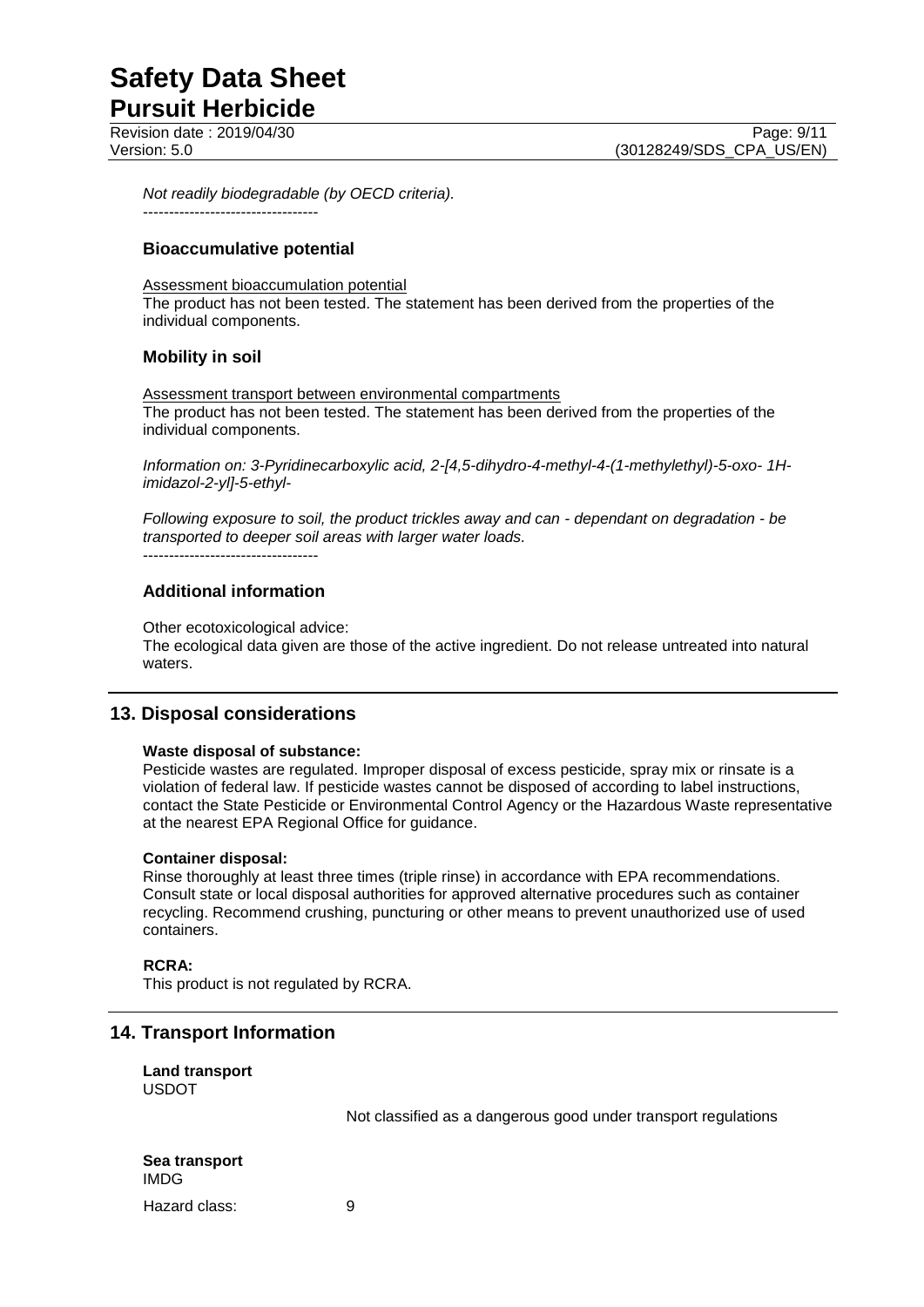**Pursuit Herbicide** Revision date : 2019/04/30

| Version: 5.0                                                                                | (30128249/SDS CPA US/EN)                                                                                                |
|---------------------------------------------------------------------------------------------|-------------------------------------------------------------------------------------------------------------------------|
| Packing group:<br>ID number:<br>Hazard label:<br>Marine pollutant:<br>Proper shipping name: | Ш<br><b>UN 3082</b><br>9, EHSM<br>YES.<br>ENVIRONMENTALLY HAZARDOUS SUBSTANCE, LIQUID,<br>N.O.S. (contains IMAZETHAPYR) |
| Air transport<br><b>IATA/ICAO</b>                                                           |                                                                                                                         |
| Hazard class:<br>Packing group:<br>ID number:<br>Hazard label:<br>Proper shipping name:     | 9<br>Ш<br><b>UN 3082</b><br>9. EHSM<br>ENVIRONMENTALLY HAZARDOUS SUBSTANCE, LIQUID,<br>N.O.S. (contains IMAZETHAPYR)    |
| <b>Further information</b>                                                                  |                                                                                                                         |

DOT: This product is regulated if the amount in a single receptacle exceeds the Reportable Quantity (RQ). Please refer to Section 15 of this MSDS for the RQ for this product. The following provisions may apply for product in packages containing a net quantity of 5 L or less ADR, RID, ADN: Special Provision 375; IMDG: 2.10.2.7; IATA: A197; TDG: Special Provision 99(2); 49CFR: §171.4 (c) (2).

# **15. Regulatory Information**

#### **Federal Regulations**

# **Registration status:**

TSCA, US blocked / not listed

Crop Protection TSCA, US released / exempt

**EPCRA 311/312 (Hazard categories):** Refer to SDS section 2 for GHS hazard classes applicable for this product.

| <b>EPCRA 313:</b><br><b>CAS Number</b><br>1336-21-6 | <b>Chemical name</b><br>Ammonium hydroxide |                                            |
|-----------------------------------------------------|--------------------------------------------|--------------------------------------------|
| <b>CERCLA RQ</b><br>1000 LBS                        | <b>CAS Number</b><br>1336-21-6             | <b>Chemical name</b><br>Ammonium hydroxide |
| <b>State regulations</b><br><b>State RTK</b>        | <b>CAS Number</b>                          | <b>Chemical name</b>                       |

| "  | VAV INHIINVI |                    |
|----|--------------|--------------------|
| РA | 1336-21-6    | Ammonium hydroxide |
| NJ | 1336-21-6    | Ammonium hydroxide |
|    |              |                    |

**Safe Drinking Water & Toxic Enforcement Act, CA Prop. 65:**